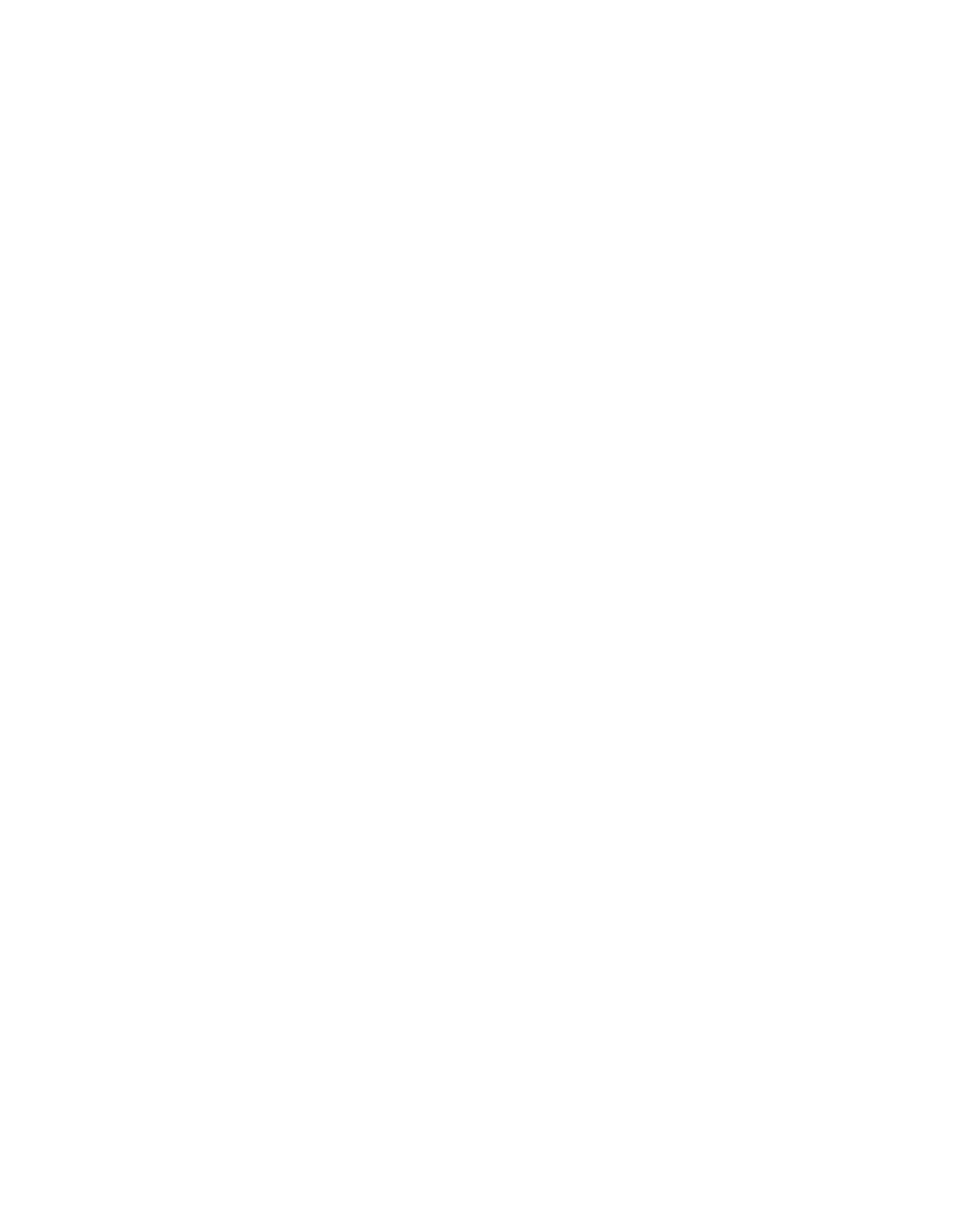# **OVERVIEW**

TISL Media was created as a student initiative in 2007 at the 38th General Assembly and officially began at the 39<sup>th</sup> General Assembly.

TISL Media's mission is to accurately and efficiently promote, inform, and spread the news of the Tennessee Intercollegiate State Legislature with integrity, trustworthiness, and objectivity.

Students in TISL Media work together to achieve that mission by producing a newsletter called *TISL Times*, publishing online broadcast videos, and utilizing various social media sites.

TISL Media has undergone several changes for the Tennessee Intercollegiate State Legislature 53<sup>rd</sup> General Assembly, but the following are most notable:

#### **New Editorial Board Structure**

The organization and roles of Media leadership have been changed for the 53<sup>rd</sup> General Assembly. Please see the *Internal Procedures* section below to learn more.

### **Broadcasting**

TISL Media will be reintroducing broadcasting during the General Assembly. Journalists will have the chance to film interviews with delegates and competitors and upload them to TISL The media program is an important part of sharing information about what happens at TISL with the delegates and the outside world.

Journalists will follow the Code of Ethics that is included at the end of this document. They will not disturb chamber or AMC3 proceedings.

The Editorial Board has adopted Internal Procedures, a Code of Ethics, and other guidelines to help with the day-to-day operations of TISL Media.

## **WHAT'S NEW** 2022

Media's YouTube and various social media. They may *not* interview Jurors of View or Capitol Staff.

### **Online Bill Tracker**

An application that follows the progress of bills during the General Assembly will be available to help journalists keep to their schedule and track developments in the legislature.

### **Updated Website**

### **[www.TISLmedia.TISLonline.org](http://www.tislmedia.tislonline.org/)**

Visit the TISL Media website for important TISL news. The updated website offers assistance for first-time attendees, links to TISL videos and social media sites, and much more.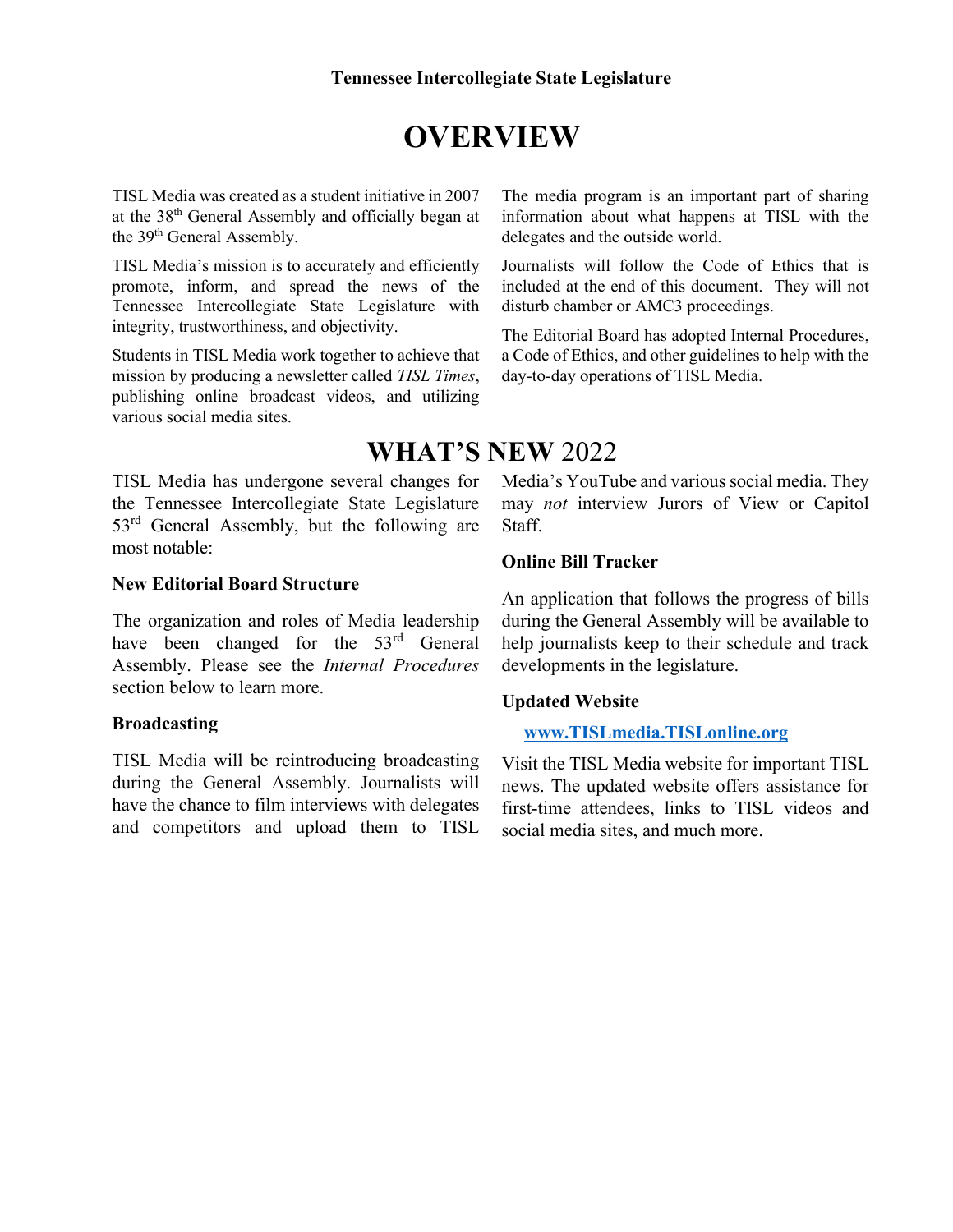## **TENNESSEE INTERCOLLEGIATE STATE LEGISLATURE**

## **WHAT TO BRING**

We encourage media participants to bring the following items to gain the best experience from the General Assembly and other TISL sponsored events. TISL cannot guarantee access to these items and is not responsible for student property.

#### **General media materials:**

- Chargers for phones, computers, tablets, cameras, and other equipment
- Pen & paper
- Headphones
- Video or digital camera (HD preferred)
- Microphone
- Tripod
- SD card
- Software to edit video packages or photos (Final Cut Pro or similar.) Export videos in Quick Time Movie format.
- USB or card reader to connect a camera to computer.

# **AT THE GENERAL ASSEMBLY**

TISL Media will meet at the beginning of each day during the General Assembly at a time and location to be determined by the Editorial Board.

Training will be offered on the Thursday of the

General Assembly for new members. For information on the recommended writing & style guide, visi[t](https://d799829d-9a05-43d7-a613-537945ca10f9.filesusr.com/ugd/855a3b_d171c92e09ab4bda9b5c27980aa61e41.pdf) **[this link](https://d799829d-9a05-43d7-a613-537945ca10f9.filesusr.com/ugd/855a3b_d171c92e09ab4bda9b5c27980aa61e41.pdf)**[.](https://d799829d-9a05-43d7-a613-537945ca10f9.filesusr.com/ugd/855a3b_d171c92e09ab4bda9b5c27980aa61e41.pdf)

### **Media Content/Editing Process**

Each reporter should be sure that his/her work covers at least one of the TISL news values: *impact, conflict, timeliness, prominence, and proximity related to TISL*.

Each piece of content shall be reviewed and edited by two other journalists or a member of the Editorial Board to ensure quality.

## **Media-Specific Events**

- 1 p.m. Thursday **Media Orientation** in Press Room, State Capitol
- Friday, 8:30 a.m. **Media meeting,** Media Area
- Saturday, 8:30 a.m. **Media meeting**, Media Area
- Sunday, 8:30 a.m. **Media meeting,** Media Area

Meeting times and locations are subject to change. A Media GroupMe and the Media website will be utilized to inform journalists of schedule changes.

## **Points & Awards**

### **Additional Participants**

A student representing his or her delegation in the media area has an opportunity to receive additional points for the Best Delegation Score Sheet. A delegation can now receive one point for each additional participant in TISL Media, with a maximum of three points.

### **Best Media Journalist**

Three members of TISL Media who are the most effective at achieving the TISL Media Mission will receive the Best Media Journalist Award. Three points will also be given to each of the members' delegations.

## **Post General Assembly**

After the completion of the General Assembly, the Board will create a post-GA survey for Media members. This survey can be used by the upcoming Editorial Board in order to make each year more efficient.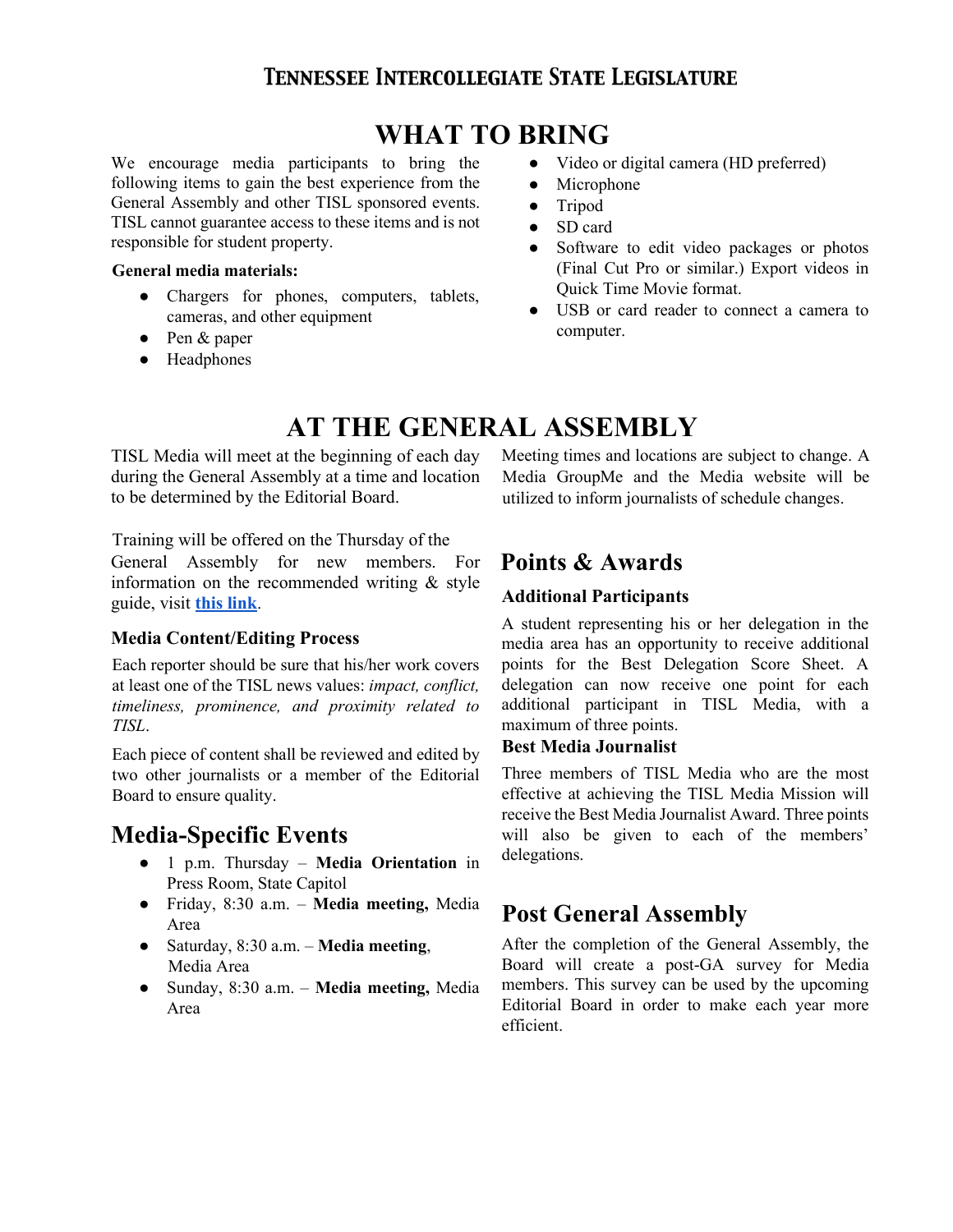# **INTERNAL PROCEDURES**

For the sake of productivity and in preparation for the General Assembly, the Editorial Board will hold at least one conference call per week. Access to the conference call is available upon request, but the Editorial Board shall hold discretion as to whether their meetings be private or public.

## **Job Descriptions**

Each member of the Editorial Board will prepare a list of required/suggested supplies and equipment for media members to bring for the appropriate sections. The lists, along with a list of meeting times, will be sent out or published no later than the first state-sponsored workshop in the fall semester.

### **Director**

The Director will act as chair of an Editorial Board whose terms end with the term of the Director.

The Director's job is to act as the communication liaison between the Executive Council and the Media program. They will keep both parties informed of progress but cannot claim any editorial independence. All final editorial calls will be made by the Deputy Director, unless such indiscretions occur that the Director must step in.

### **Deputy Director**

The Deputy Director will stand in when the Media Director cannot. They will assure that all content has been properly reviewed and edited by a qualified member of TISL Media before publication.

The Deputy Director is to be kept informed of current projects by media team members. They are responsible for ensuring that commitments to TISL sponsors are met in coordination with the TISL Executive Director.

They should be the first informed of issues within the Media department and are responsible for helping resolve issues or bringing them to the Director.

### **External Relations Director**

The External Relations Director will be responsible for all information that is published about TISL to the outside world. This includes but is not limited to: social media, broadcasting, and the TISL Media website.

They may delegate someone to oversee broadcast production and/or the website, but the External Relations Director must have final approval.

Duties of the External Relations Director include:

- Promote a common hashtag for use across social media platforms, typically #TISL [insert GA number]
- Train members of the media for social media and content submission during the General Assembly and enforce Social Media Guidelines
- Keep the TISL Media website up to date throughout the year

### **Internal Relations Director**

The Internal Relations Director is responsible for information published during the General Assembly that deals specifically with proceedings and information for delegates.

They will act as editor-in-chief of the *TISL Times* and ensure that an edition is published twice a day and once on Sunday. They will work with the External Director to ensure online and physical copies are readily available.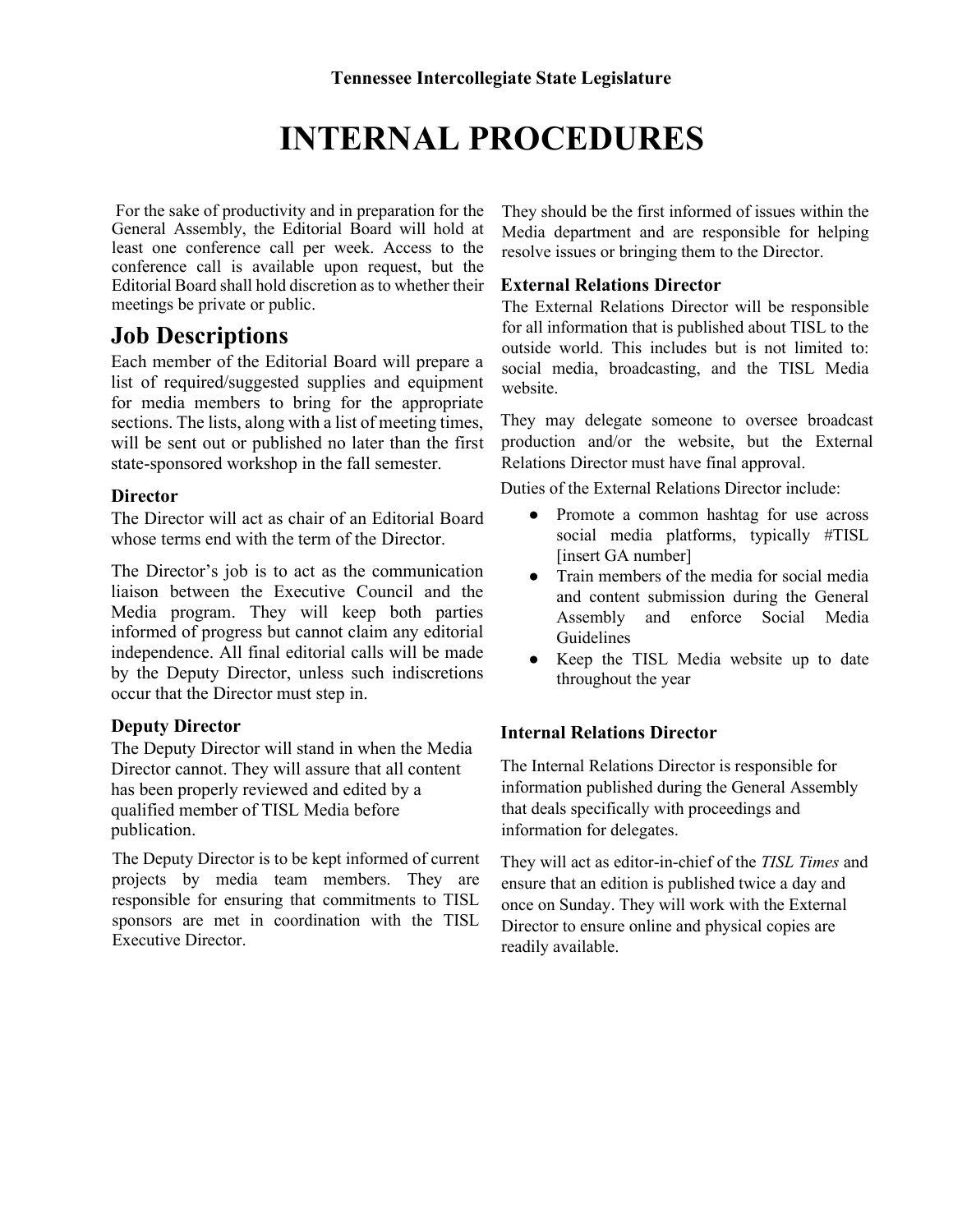## **TENNESSEE INTERCOLLEGIATE STATE LEGISLATURE**

## **Social Media Guidelines**

*This is intended to be helpful for the TISL Media leaders responsible for Facebook, Twitter, Instagram, and other social media.*

Media members have an important task because you are presenting TISL to hundreds of people who aren't at the Capitol and whose primary view is through your eyes. It's very important that you consider your audience and the message you're sending them.

Your audience is large and diverse. It is much larger than the delegates at the Capitol. These social media accounts are also followed by:

- TISL alumni of all ages
- High-ranking state officials
- College & university administrators
- Professors
- Anyone else who sees your posts because of retweeting, liking, and sharing.

Please consider the total audience -- delegates and non-delegates -- when deciding what to post. Be cautious of what you like and who you follow on our social media pages. It is imperative to maintain a professional image.

### **Good topics for posting**

- General Assembly key events: Opening Session, Joint Sessions, Elections and Closing Session, for example.
- Interesting bills passed and defeated
- Quotes from outside speakers
- AMC3 results
- Election nominations and results
- Photos and other visuals generally receive more insights and are easier to quickly comprehend.

### **Bad ideas**

● Silly posts ("Shoutout to everyone in the Senate," "My delegation rocks.")

- Irresponsible posts ("I was sooooo drunk last night.")
- After-hours social events because they're not official TISL events
- Don't flood the reader
- Consecutive tweets (multiple tweets within a few minutes)

#### **Goals**

Post **accurate** information in a timely manner. This includes double-checking important information such as names, hometowns, delegations, election results, bill numbers, etc. Check twice, post once.

Other good practices might include getting a list of colleges, sample ballot, bill packet, etc. to check for accurate information.

Members of TISL Media, especially the Editorial Board, should be available to quickly cover breaking news via social media should the need arrive. The Director can also recruit and train assistants to help with the posting process.

Media reporters are encouraged to use the official hashtag when posting social media content. Based on the content of the message, the External Relations Director has the opportunity to re-post material highlighting the reporter's coverage.

With some social media sites, such as Twitter, there is a limited character count. Keep this in mind when posting content and remember to keep information consistent across platforms.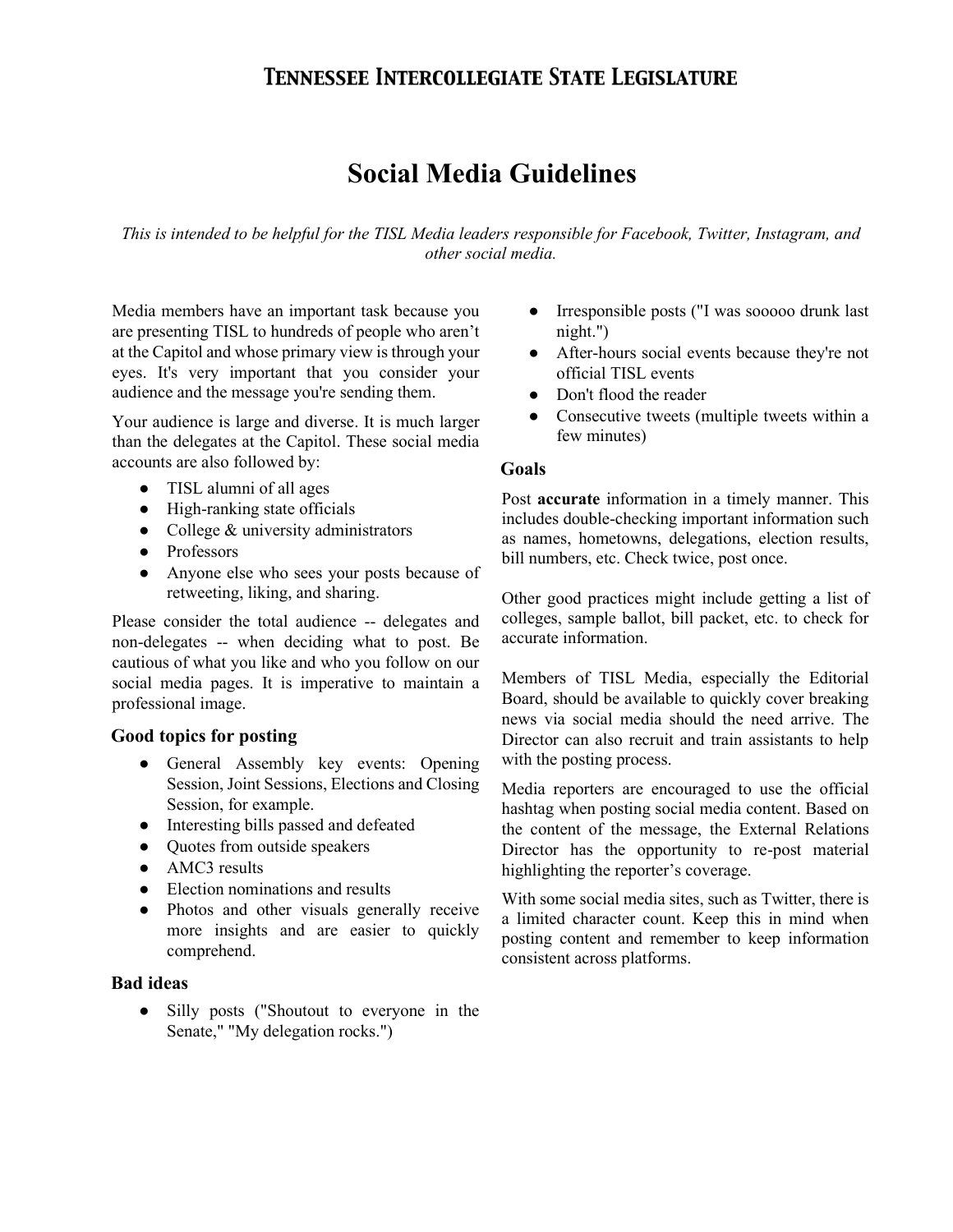## **AMC3-Media Guidelines**

A Media member must enter the courtroom before the round begins and remain there until the round is complete. Please try to remain courteous to the AMC3 participants and minimize distractions by remaining in the back or to the sides of the courtroom. No food or drink(s) is permitted in the courtrooms.

Cell phones, in silent mode, may be used only for the purposes of media coverage. Avoid personal cell phone usage during court sessions. Photography is permitted in all rounds of the AMC3 competition, but reporters and photographers should use a quiet "pointand-shoot" without flash. Turn off the sound to the shutter if you have the capability and avoid any serious disruption through movement or sound.

Video is only permitted within the semi-final and final rounds. It is allowed ONLY if the reporter is in the room BEFORE the competition starts and remains stationary through the remainder of the court session.

Reporters are permitted to interview the TISL Supreme Court, Magistrates, Clerk & Marshall, or Assistant Clerks. Avoid discussing any opinion on the case prior to its release, AMC3 scores, lawsuits, and campaigns. You may NOT interview Jurors of View.

Media reporters should refer to teams by their team number or individual name and *avoid naming their college or university.* 

# **CODE OF ETHICS**

The Code of Ethics is adopted by the Editorial Board and applies to all TISL Media participants.

Everyone participating in TISL Media shall seek high standards of accuracy and ethical reporting.

## **Standards for Factual Reporting**

Reporters are expected to be as accurate as possible given the time allotted for story preparation and the space available, and to seek reliable sources.

Events with a single eyewitness are reported with attribution. Events with two or more independent eyewitnesses may be reported as fact. Controversial facts are reported with attribution.

Independent fact-checking by another TISL Media participant is desirable to achieve quality. Each section editor will serve as the final editor for material submitted in his or her own section but should still seek approval from their Director.

When an error has been discovered, a correction should be made in a proportionate and timely manner. Corrections might be made through a medium other than where the initial error was made.

Plagiarism is defined as claiming someone else's idea(s) as your own. Paraphrasing, citing sources, and analyzing your work is the best way to keep from plagiarizing any work.

### **Slander and Libel**

- Libel: a published false statement that is damaging to a person's reputation; a written defamation.
- Slander: the action or crime of making a false spoken statement damaging to a person's reputation.

Reporting the truth is almost never libel, which makes accuracy very important. Reporters and editors are expected to carefully verify the accuracy of anything they publish. They should compare the information presented against their general knowledge to test its veracity and plausibility.